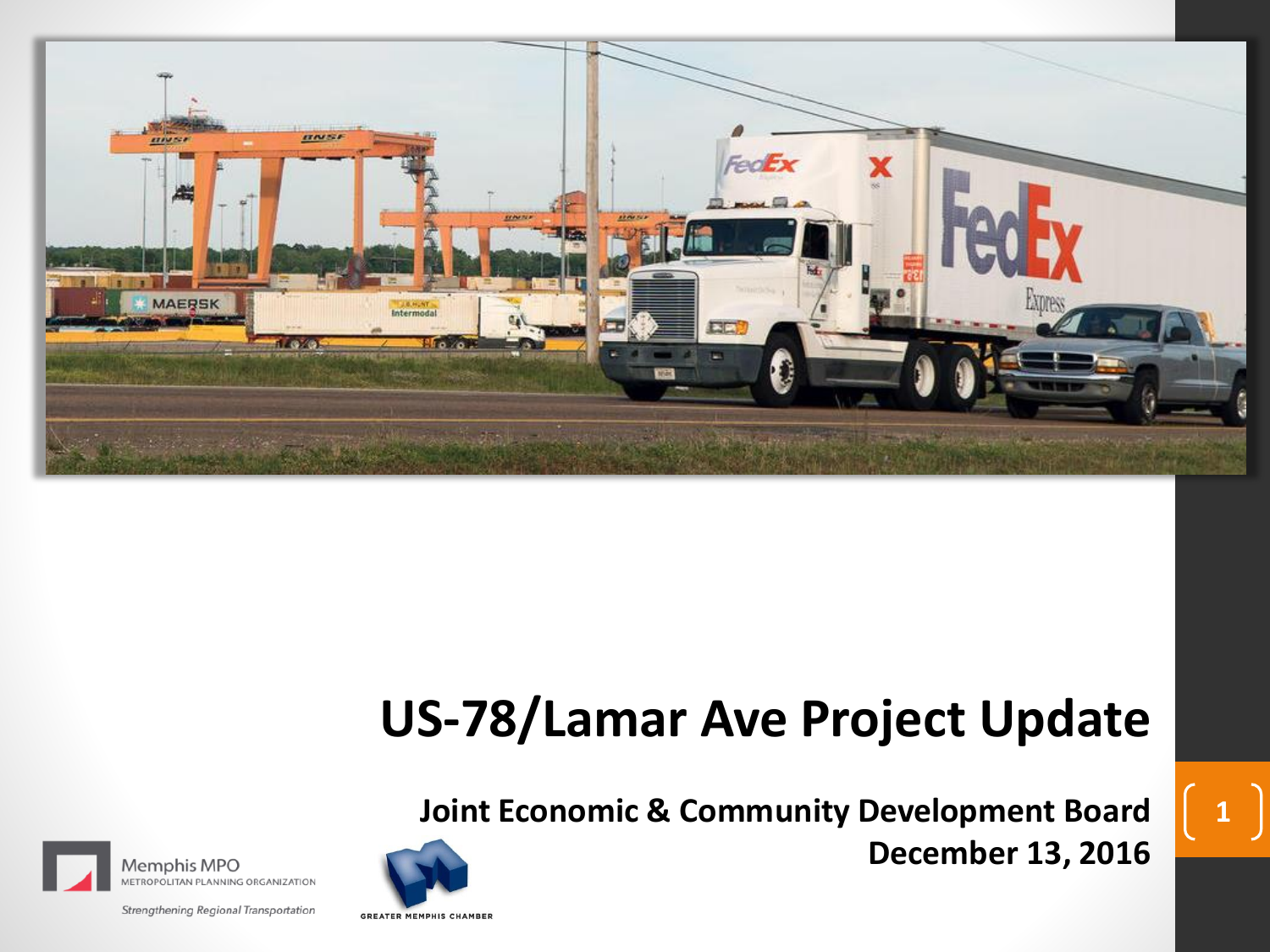## **Overview**

- ✓**Lamar Avenue – By Numbers**
- ✓**Lamar Avenue – Project Timeline**
- ✓**Lamar Avenue – Project Information**
- ✓**FASTLANE Grant Background**
- ✓**FASTLANE Application - Round 1**
- ✓**FASTLANE Application - Round 2**



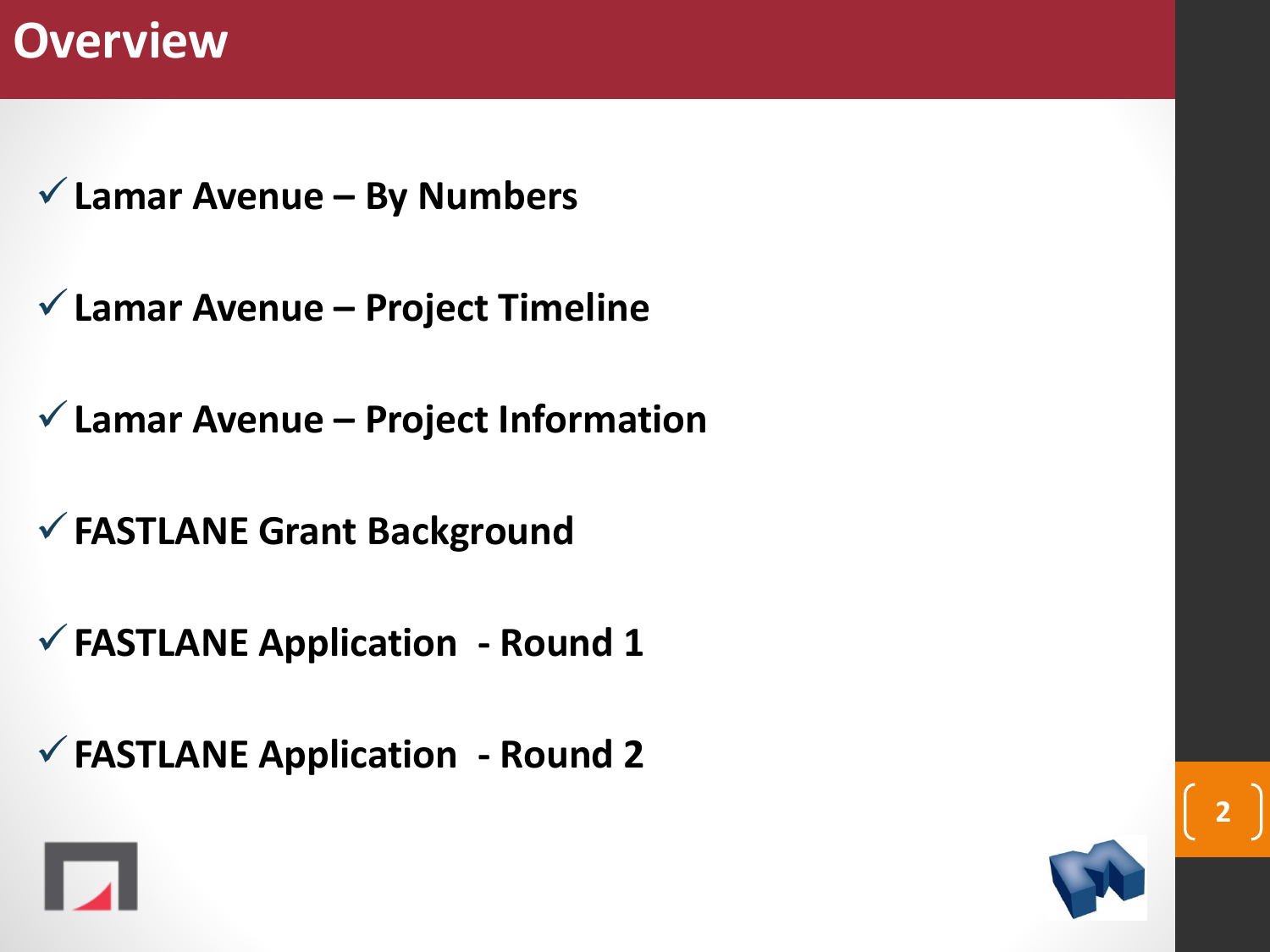## **Lamar Avenue -** *By Numbers*

- 1. Over **98.7 million square feet**  of industrial space
- 2. 1,100 transportation, distribution, and logistics companies
- 3. Over **40,000** vehicles per day estimated to increase to 64,000 by 2040 – **Majority Truck Traffic**
- 4. BNSF expansion **- \$285 million**
- 5. Cost of the project: **\$300 million**





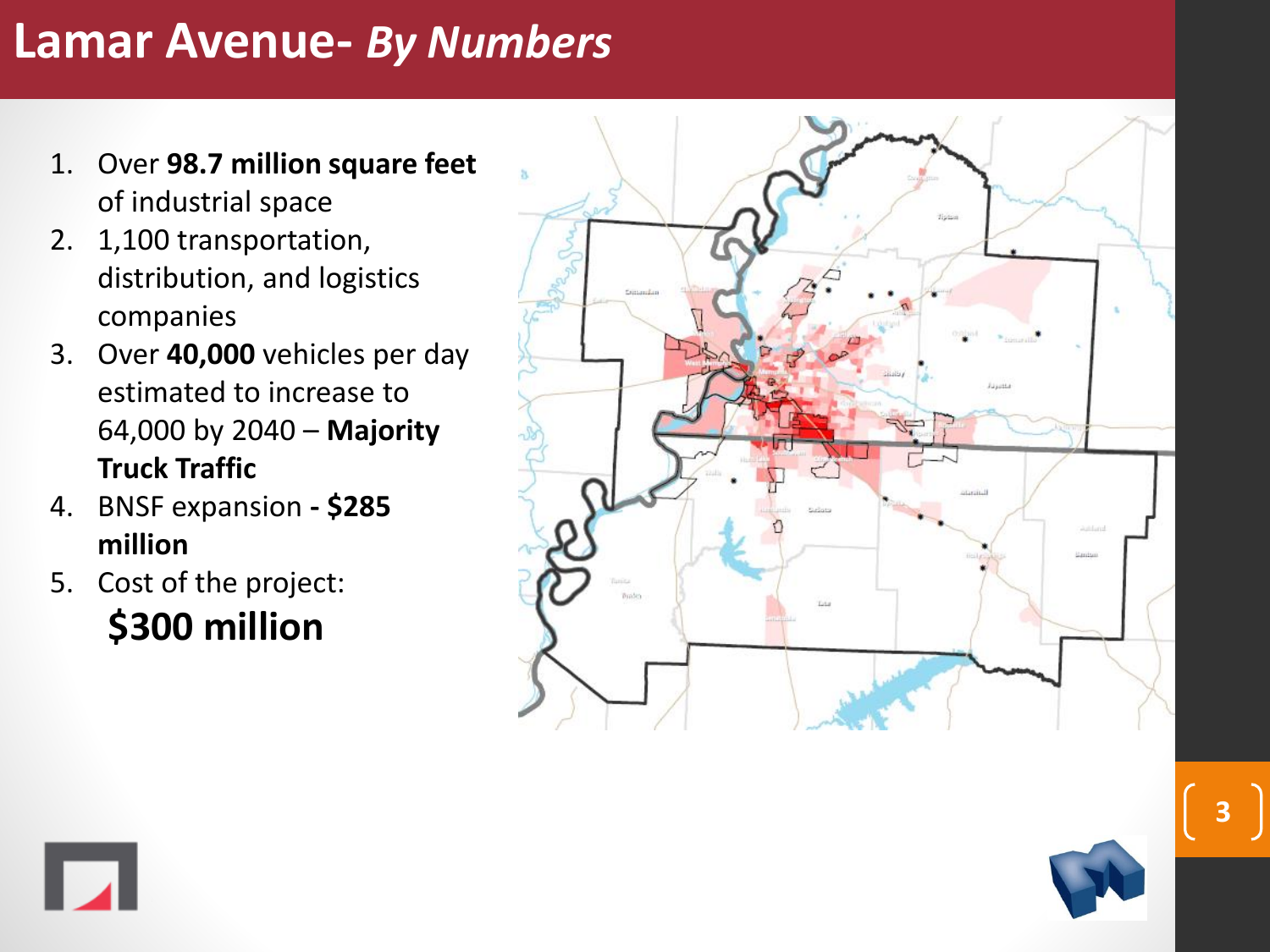## **Lamar Avenue –** *Project Timeline*

Initial regional studies provide framework for Memphis to fulfill economic development goals by leveraging and improving extensive freight and logistics assets. Capacity improvements to Lamar Avenue are a key focus.

Continued focus on leveraging region's freight and logistics assets to advance economic development through Aerotropolis initiative. **Capacity improvements to Lamar Avenue** continue to be a priority focus.

**4**



\*2010 EA never submitted given FHWA/TDOT discussions to revise submittal to reflect entire corridor upgrade, Segments 1-3

#### **16 years and counting**

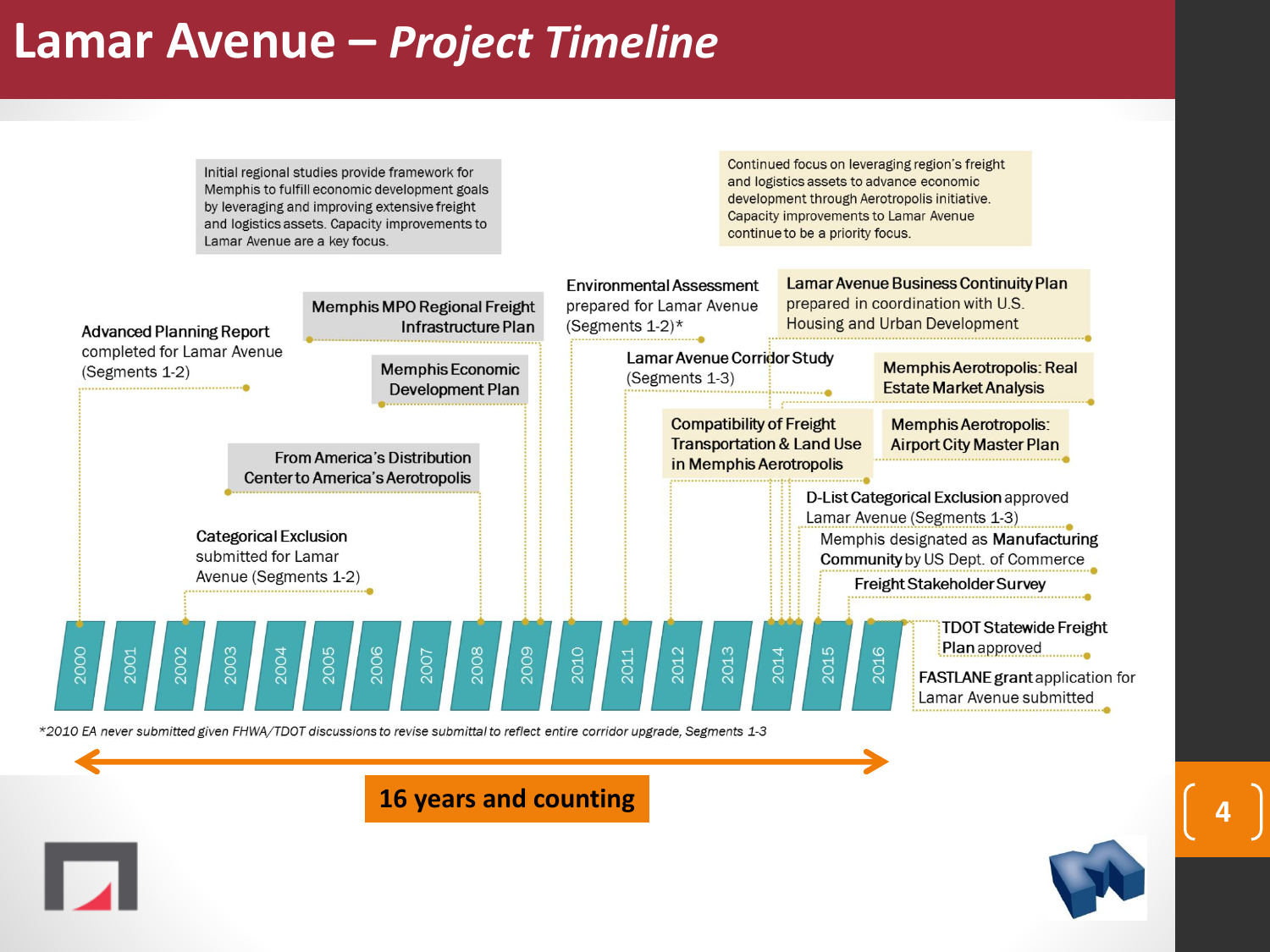## **Lamar Ave. -** *Project Information*

### **Project divided into 3 segments**

**Segment 1**:South of Davidson Road to East Shelby Drive (includes the upgrade of Holmes intersection to an interchange)

**Segment 2:** East Shelby Drive to Perkins Road interchange (includes the upgrade of Shelby intersection to an interchange)

**Segment 3:** Perkins Road interchange to Getwell Road (includes the upgrade of Winchester Road intersection to an interchange)

## **Total Cost: \$300 Million**

(Approx**. 50%** cost is for Right -Of -Way)



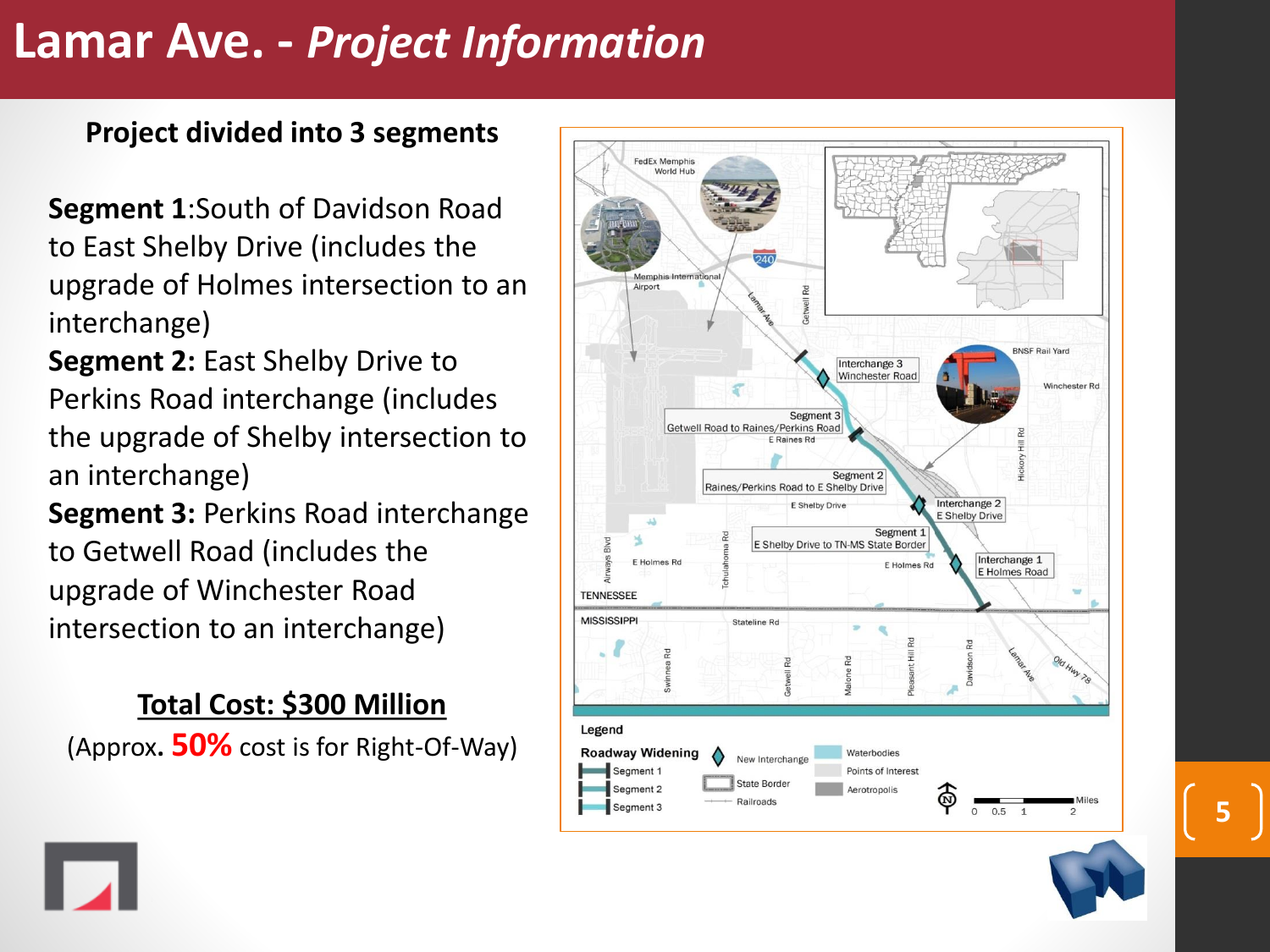## **Lamar Avenue –** *FASTLANE Grant Background*

#### **FASTLANE**

Fostering Advancements in Shipping and Transportation for the Long-term Achievement of National Efficiencies

- **1. New Discretionary Grant** BY USDOT
- **2. Funds Only Freight Projects** e.g. Highway, Port, Rail, etc.
- **3. 5 year funding** i.e. FY 2016- FY 2020
	- 1. Each year funding increases by \$50 million i.e. \$800 million (FY16) to \$1 Billion (FY20)

#### **4. Round 1 Grant Application:**

- 1. Notice Released- Feb 26, 2016
- 2. Due Date April 14, 2016
- 3. Award announcement July 2016

# FASTLA

Competitive grant program that funds capital investments in freight-specific megaprojects

 $\sim$  \$900 million annually

\$4.5 billion total authorized over five years under FAST Act



89% of funds dedicated to highway, bridge, and grade separation projects

> of funds, or \$500 million over five years, available for rail & intermodal freight projects

Broad applicant eligibility, including state DOTs, MPOs, local governments, and port authorities

## \$25 million \$100 million

Minimum Award for urban and rural projects Minimum Total **Project Cost** 

 $10\%$  available for projects less than \$100 million

Funding guaranteed through Highway Trust Fund -



E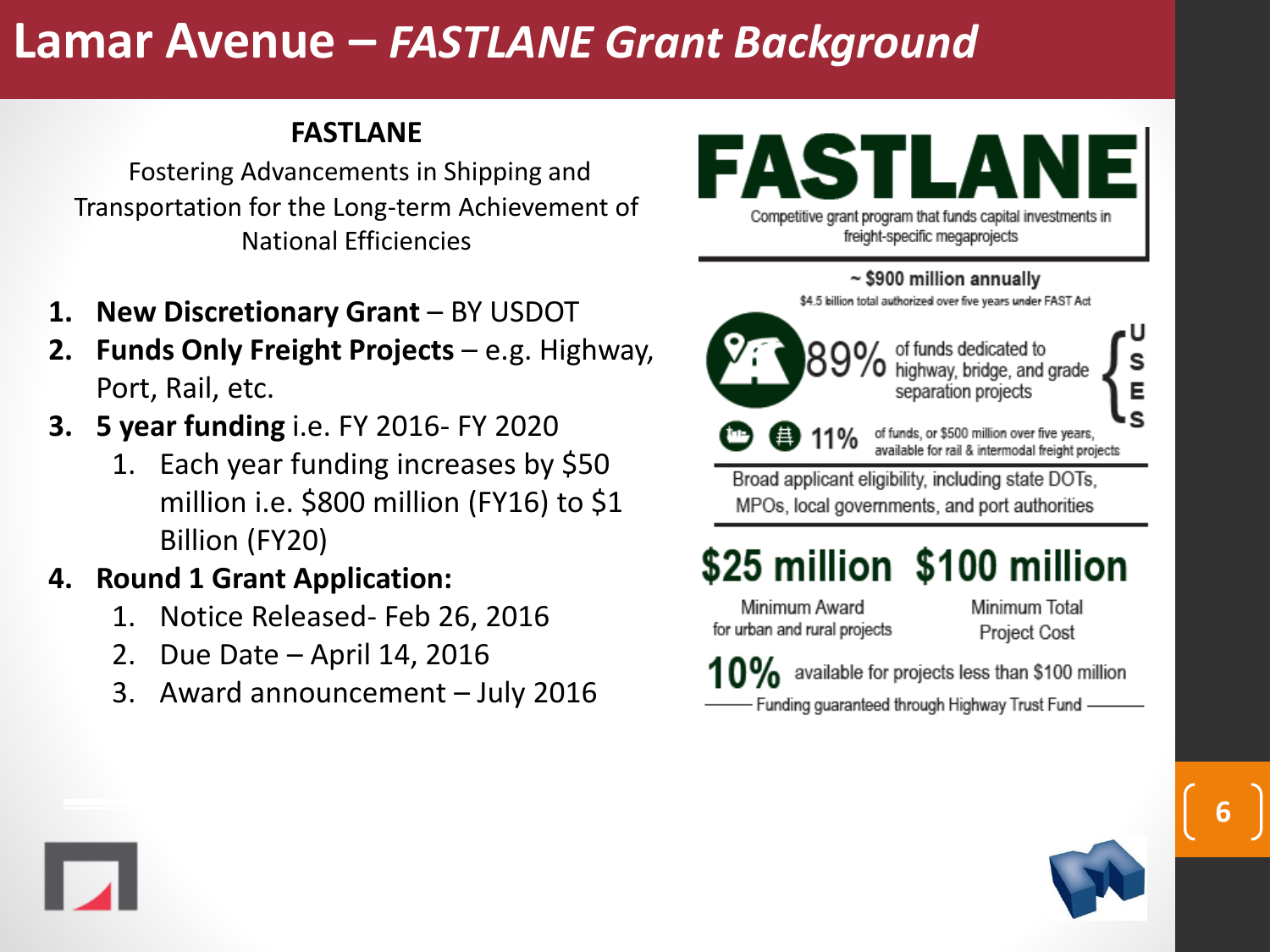## **Lamar Avenue –** *FASTLANE Application – Round 1*

- **1. Only Application submitted by TDOT** Memphis MPO Co-applicant
- **2. Funds requested \$180,000,000**
- **3. Received 30 Letters of Support**
- **4. Core Working Group – Lamar Collation:**
	- 1. Shelby County and City of Memphis
	- 2. TDOT and Memphis MPO
	- 3. Greater Memphis Chamber
	- 4. BNSF and FedEx



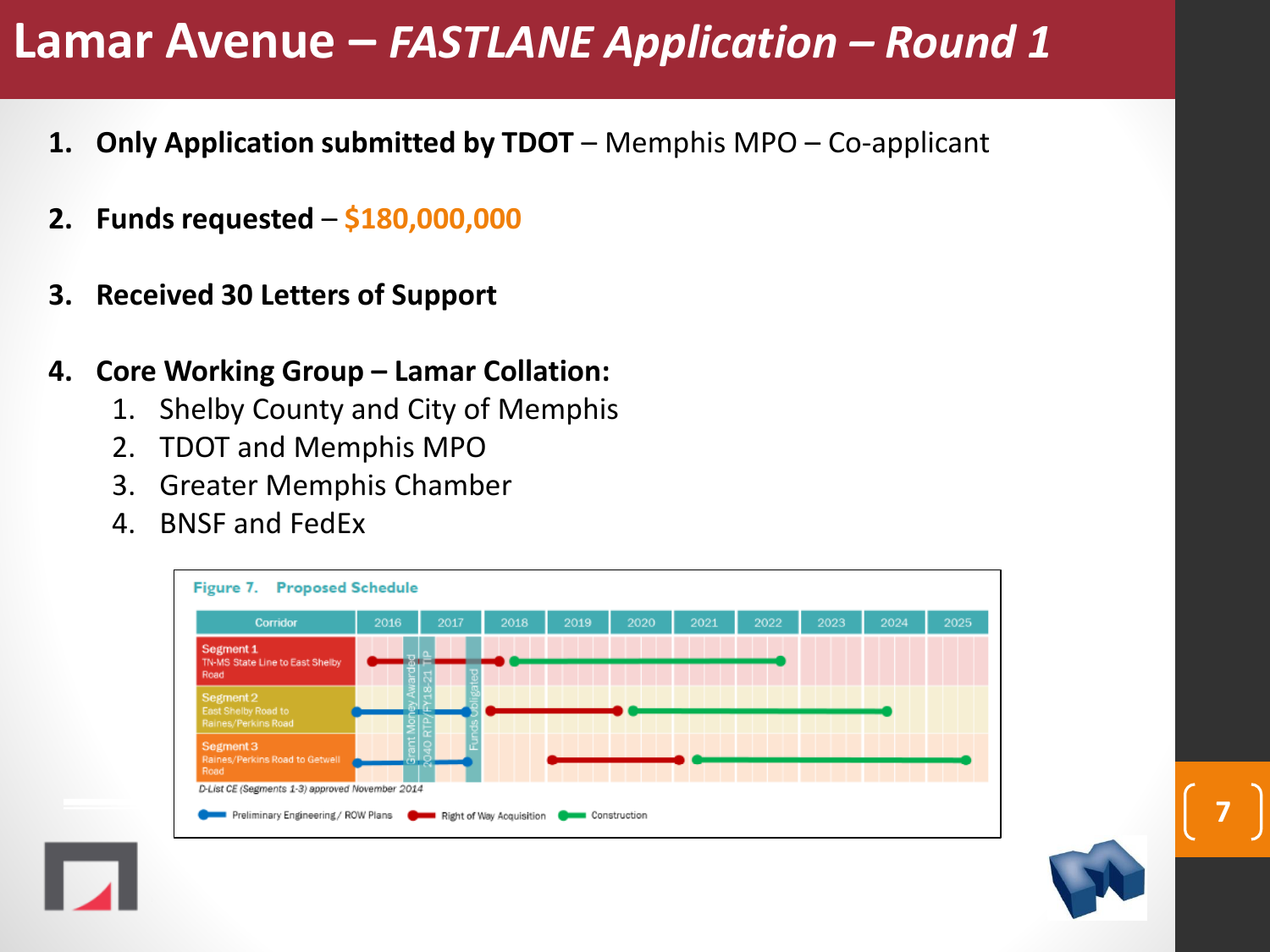## **Lamar Avenue –** *FASTLANE Application – Round 2*

- **1. Only Application submitted by TDOT** Memphis MPO Co-applicant
	- 1. Transportation Policy Board of the Memphis MPO agreed to provide up to **10%** of the local funding towards this project i.e. \$30 million
- **2. Funds requested \$152,874,000**
- **3. Same Core Working Group – Lamar Collation**
- **4. Due Date: December 15, 2016**



#### **Figure 7. Proposed Schedule**